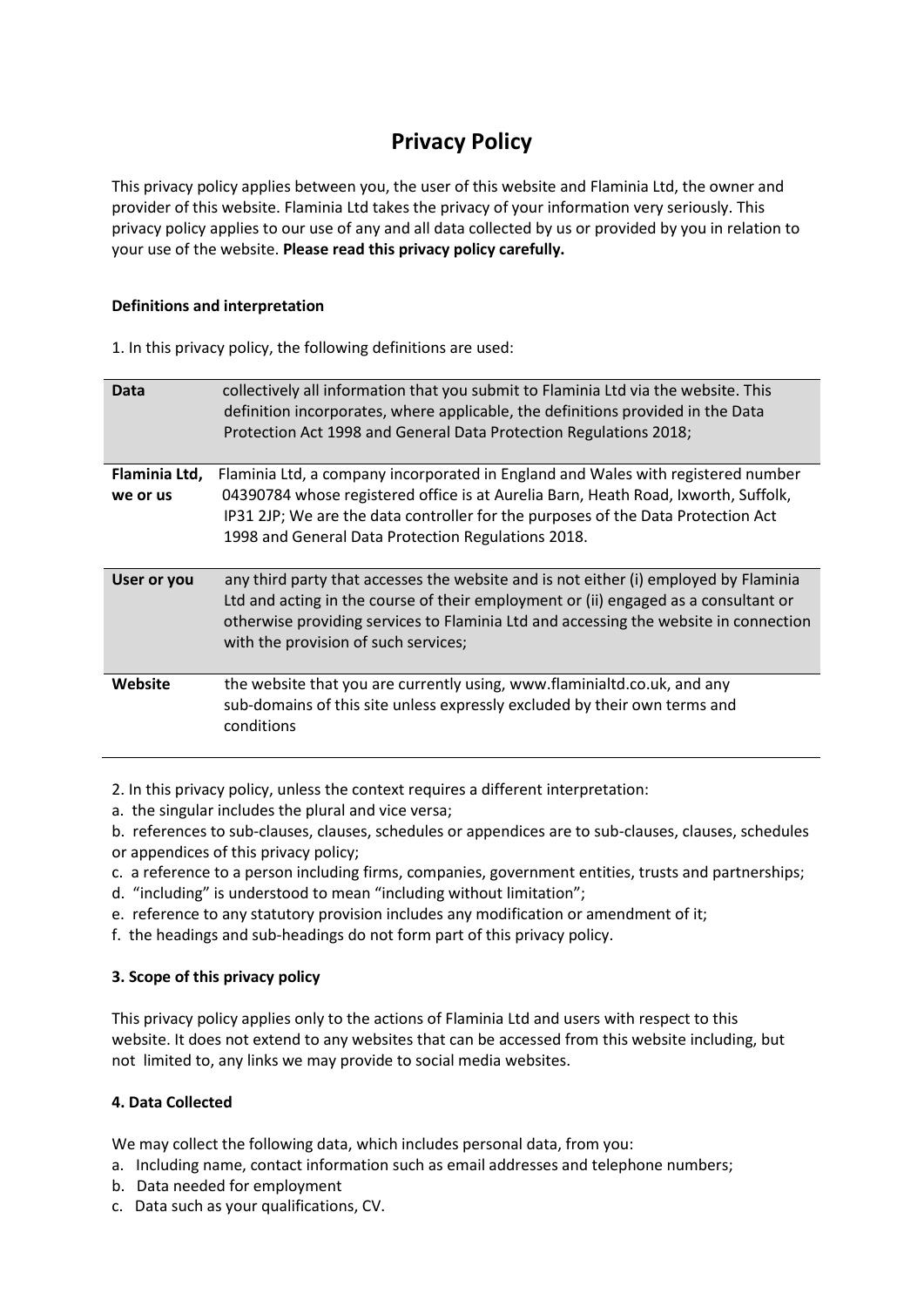## **5. Our use of data**

- a.To access your suitability for an assignment
- b. Statutory legal requirements
- c. Invoicing and payments
- d. We will not use your data for marketing

#### **6. Data Sharing**

- a. Relevant data with potential clients
- b. HMRC & pension provider, other government bodies
- c. Training Boards for the checking of qualifications

## **7. Data Storage**

- a. Data is stored both in manual and electronic systems
	- Manual storage is locked securely, with limited access to storage
	- Electronic storage are password protected that are changed on a regular basis

## **8. Data Retention**

Flaminia Ltd will hold information for as long as it is necessary to comply with our statutory and contractual obligations and in accordance with our legitimate interest as a data controller.

#### **9. Security**

a. The security of all data is very important to Flaminia Ltd

- b. All our software systems require login profile and passwords.
- c. The premises are locked and secured

d. We will ensure that we have in place appropriate technical and organisation measures to prevent unauthorised or unlawful processing of data and against loss or damage

#### **10. Third party websites and services**

a. Flaminia Ltd may, from time to time, employ the services of other parties for dealing with certain processes necessary for the operation of the website. The providers of such services have access to certain personal data provided by users of this website.

b. Any data used by such parties is used only to the extent required by them to perform the services that we request. Any use for other purposes is strictly prohibited. Furthermore, any data that is processed by third parties will be processed within the terms of this privacy policy and in accordance with the Data Protection Act 1998 and General Data Protection Regulations 2018.

# **11. Links to other websites**

a. This website may, from time to time, provide links to other websites. We have no control over such website and are not responsible for the content of these websites. This privacy policy does not extend to your use of such websites. You are advised to read the privacy policy or statement of other websites prior to using them.